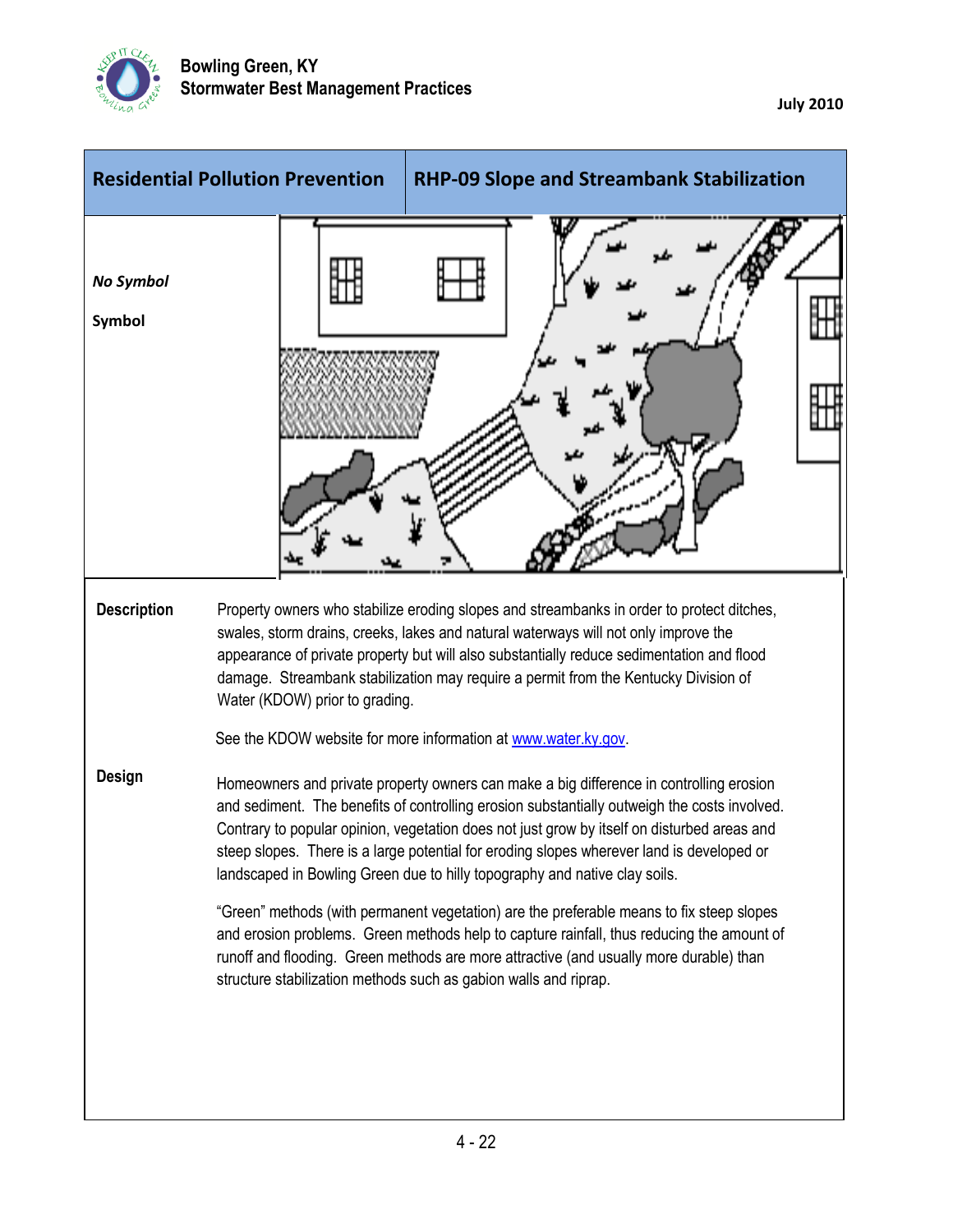

| Overview of<br><b>Slope</b><br><b>Stabilization</b>      | First, determine the reason that a slope is unstable. If the slope tends to slide, collapse or<br>slough, then the soil itself is unstable and typically needs a permanent solution. Possible<br>remedies may include:<br>Planting hardier and more durable types of vegetation (native trees and vines)<br>➤                                                                                                             |
|----------------------------------------------------------|---------------------------------------------------------------------------------------------------------------------------------------------------------------------------------------------------------------------------------------------------------------------------------------------------------------------------------------------------------------------------------------------------------------------------|
|                                                          | $\blacktriangleright$<br>Regrading the slope so that it is less steep.                                                                                                                                                                                                                                                                                                                                                    |
|                                                          | Constructing a retaining wall, crib wall or other structural feature.<br>$\blacktriangleright$                                                                                                                                                                                                                                                                                                                            |
|                                                          | Divert surface water (and possibly groundwater) that tends to saturate soils and<br>$\blacktriangleright$<br>makes them heavier.                                                                                                                                                                                                                                                                                          |
|                                                          | If a slope tends to erode or washout in certain spots then the problem may be a<br>combination of inadequate ground cover, poor drainage, no topsoil, wrong plant or some<br>other problem.                                                                                                                                                                                                                               |
|                                                          | Divert surface water around the slope if possible.<br>➤<br>Improve ground surface by adding topsoil, lime, fertilizer, or mulch.<br>➤<br>$\blacktriangleright$<br>Plant long grass, trees, shrubs, vines or another type of ground cover. Select plants<br>that meet sunlight, drainage, and maintenance requirements.                                                                                                    |
|                                                          | Green methods involving permanent vegetation are preferable to non-green solutions. A<br>common misconception is that gabions and riprap need to be inspected frequently for loose<br>and misplaced stones, vegetation trimming and removal, settlement, etc. Green methods<br>are more likely to be stable and self-maintaining. Specific aspects of slope stabilization are<br>addressed in the following related BMPs: |
|                                                          | EPP-13 Terracing<br>➤<br>EPP-08 Surface Roughening<br>$\blacktriangleright$<br>SMP-06 Bank Stabilization<br>➤<br>SMP-07 Riprap<br>➤<br>EPP-09 Topsoil<br>$\blacktriangleright$<br>EPP-10 Mulching<br>$\blacktriangleright$<br>EPP-05 Temporary Seeding<br>➤                                                                                                                                                               |
|                                                          | Retaining walls, crib walls and prefabricated structural walls must be designed by a<br>professional or other qualified expert for specific site conditions. Walls which have a<br>maximum height of at least 4 feet must be reviewed as part of a site development permit<br>issued by either the City County Planning Commission or City of Bowling Green.                                                              |
| Overview of<br><b>Streambank</b><br><b>Stabilization</b> | KDOW will require a property owner to obtain a Water Quality Certificate and/or a<br>Floodplain Construction Permit for any grading in or near waters of the State. Here are two<br>quick definitions used to specify waters of the State:                                                                                                                                                                                |
|                                                          | Bowling Green Engineering Department defines this as a blue-line stream on a USGS<br>➤<br>quadrangle map, or any point downstream from where a blue-line stream begins.                                                                                                                                                                                                                                                   |
|                                                          | The KDOW typically defines a channel as carrying water for longer than one week<br>$\blacktriangleright$<br>after a heavy rainfall. The local KDOW office can send a field inspector to make<br>difficult judgments when requested.                                                                                                                                                                                       |
|                                                          |                                                                                                                                                                                                                                                                                                                                                                                                                           |